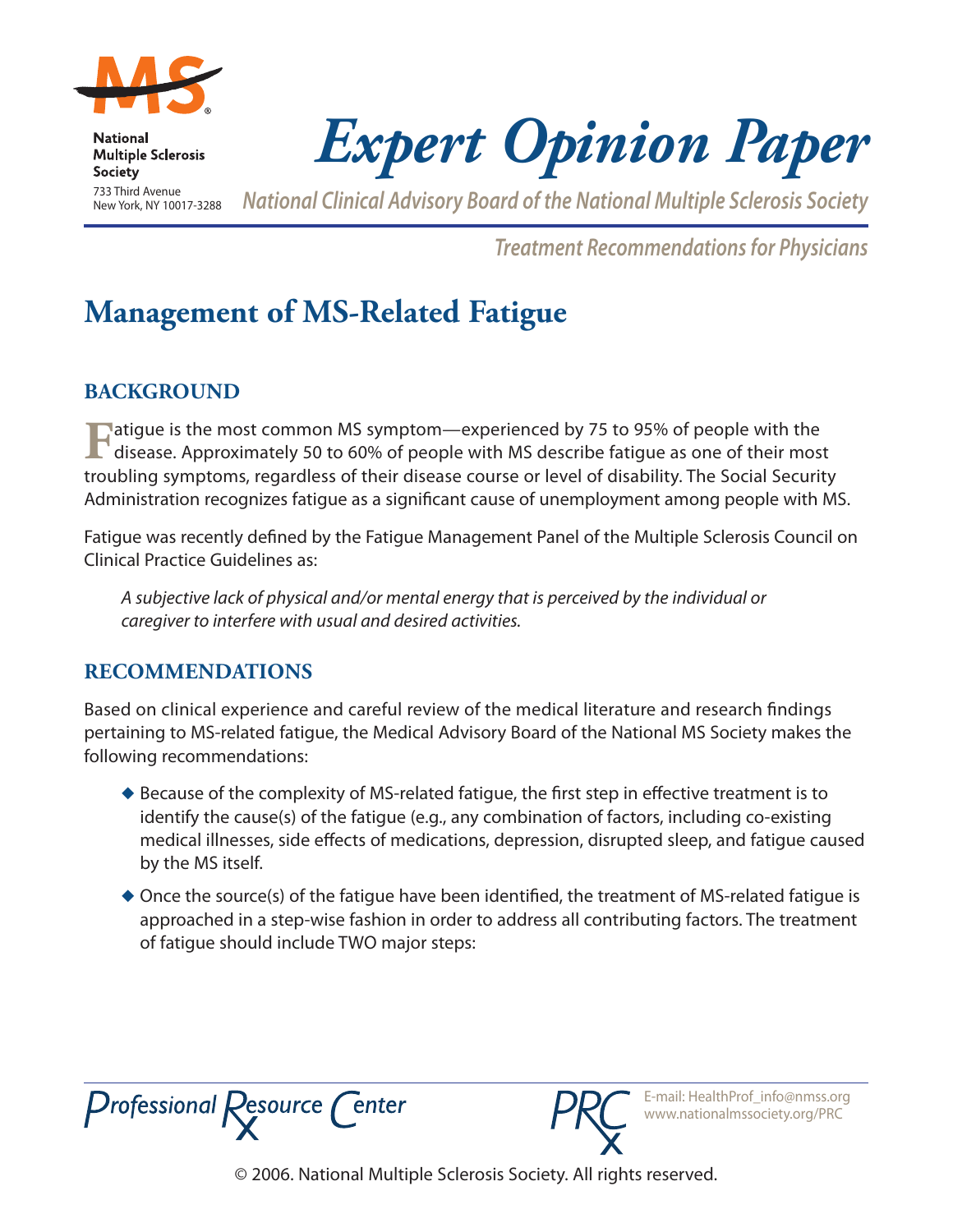#### **1. Management and elimination of any secondary causes of fatigue:**

- **a.** Treatment of any co-existing medical conditions (including depression) that are causing fatigue.
- **b.** Adjustment of any medications that may be producing excessive fatigue and/or sleepiness. Many common medications, including anticonvulsants, antihistamines, antihypertensives, sedatives, and certain antidepressants, have fatigue and/or sleepiness as a side effect.
- **c.** Management of any conditions or symptoms that interfere with sleep (e.g., sleep apnea, leg spasms, depression, MS symptoms such as bladder dysfunction, spasticity, or pain). Research indicates that 25 to 35% of people with MS experience disturbed sleep, which may contribute significantly to daytime fatigue.
- **d.** Management of any MS symptoms that may be producing additional fatigue. Symptoms such as weakness, spasticity, and ataxia may significantly increase the amount of exertion needed to carry out daily activities.
- **e.** Education about energy effectiveness strategies—defined as "the identification and development of activity modifications to reduce fatigue through a systematic analysis of daily work, home, and leisure activities. . . ." These strategies are frequently taught by a nurse or rehabilitation specialist (e.g., occupational and/or physical therapist).
	- i. Appropriate rest to activity ratio
	- ii. Use of assistive devices to conserve energy (*motorized scooters are particularly useful for ambulatory people who experience fatigue when walking*)
	- iii. Environmental modifications to make activities more energy-efficient
	- iv. Cooling strategies to avoid the fatigue caused by elevations in core body temperature due to heat, exercise-related exertion, and fever
	- v. Regular aerobic exercise, geared to the person's ability, to promote cardiovascular health, strength, improved mood, and reduce fatigue
	- vi. Stress management techniques

#### **2. Treatment of primary MS fatigue:**

- **a.** Pharmacologic management of chronic fatigue that remains after other factors have been addressed. Although no drugs have been approved by the U.S. Food and Drug Administration specifically for MS, recommended medications include:
	- i. **Amantadine (Symmetrel®):** An antiviral agent that has been used to treat MS-related fatigue since the early 1980s. Approximately 20 to 40% of mild to moderately disabled people with MS experience significant reductions in fatigue while using amantadine. Side effects are generally mild. The recommended dose of amantadine is 100 mg morning and early afternoon.